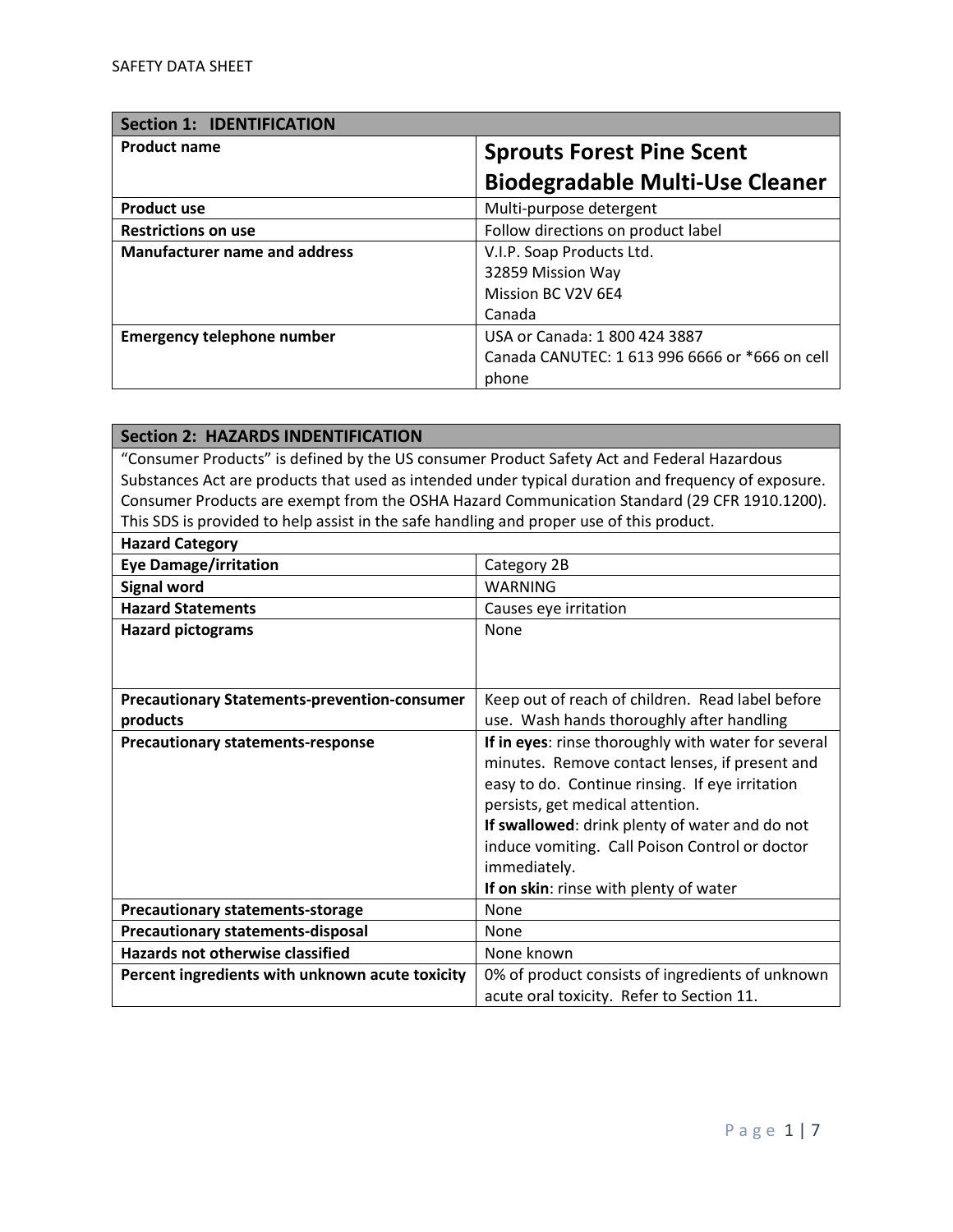| Section 3: COMPOSITION/INFORMATION ON INGREDIENTS |                |          |
|---------------------------------------------------|----------------|----------|
| Ingredient                                        | CAS#           | Weight % |
| Sodium lauryl sulfate                             | $151 - 21 - 3$ | $1 - 20$ |
| Cocamidopropyl betaine                            | 61789-40-0     | $1 - 20$ |
| Decyl glucoside                                   | 68515-73-1     | $1 - 20$ |

| <b>Section 4: FIRST AID MEASURES</b>       |                                                      |
|--------------------------------------------|------------------------------------------------------|
| Eye contact                                | Flush eyes with cool water immediately. Get          |
|                                            | medical attention if irritation develops or persists |
| <b>Skin contact</b>                        | Rinse thoroughly with plenty of water. Get           |
|                                            | medical attention if irritation or rash develops or  |
|                                            | persists                                             |
| Ingestion                                  | Drink 1 or 2 glass of water immediately. Do not      |
|                                            | induce vomiting. Get medical attention               |
|                                            | immediately if symptoms occur                        |
| <b>Inhalation</b>                          | Move to fresh air. If breathing is affected contact  |
|                                            | a physician                                          |
| Most important symptoms/effects, acute and | None under normal use conditions                     |
| delayed                                    |                                                      |
| <b>Note to Physician</b>                   | Treat symptomatically                                |

| <b>Section 5: FIRE FIGHTING MEASURES</b>       |                                                  |
|------------------------------------------------|--------------------------------------------------|
| Suitable extinguishing media                   | Water, dry chemical, carbon dioxide, alcohol-    |
|                                                | resistant foam                                   |
| Unsuitable extinguishing media                 | Not available                                    |
| Specific hazard arising from the chemical      | Product is not flammable, not explosive          |
| mixture                                        |                                                  |
| <b>Hazardous Combustion Products</b>           | Not available                                    |
| <b>Protective Equipment and precaution for</b> | Wear full protective clothing and self-contained |
| <b>Firefighters</b>                            | breathing apparatus pressure demand,             |
|                                                | MSHA/NIOSH approved and full protective gear     |

| <b>Section 6: ACCIDENTAL RELEASE MEASURES</b> |                                                  |
|-----------------------------------------------|--------------------------------------------------|
| <b>Personal precautions</b>                   | Wear appropriate personal protective equipment   |
| Advice for emergency responders               | Use personal protective equipment as required    |
| <b>Environmental precautions</b>              | Avoid entry into lakes, streams, ponds or public |
|                                               | waterways                                        |
| <b>Methods for containment</b>                | Material may be slippery if spilled and wet.     |
|                                               | Prevent spill from entering a waterway. Prevent  |
|                                               | further leakage or spillage if safe to do so.    |
| Method for cleaning up                        | Sweep up and shovel into suitable containers for |
|                                               | disposal. Dispose of in accordance with local    |
|                                               | regulations.                                     |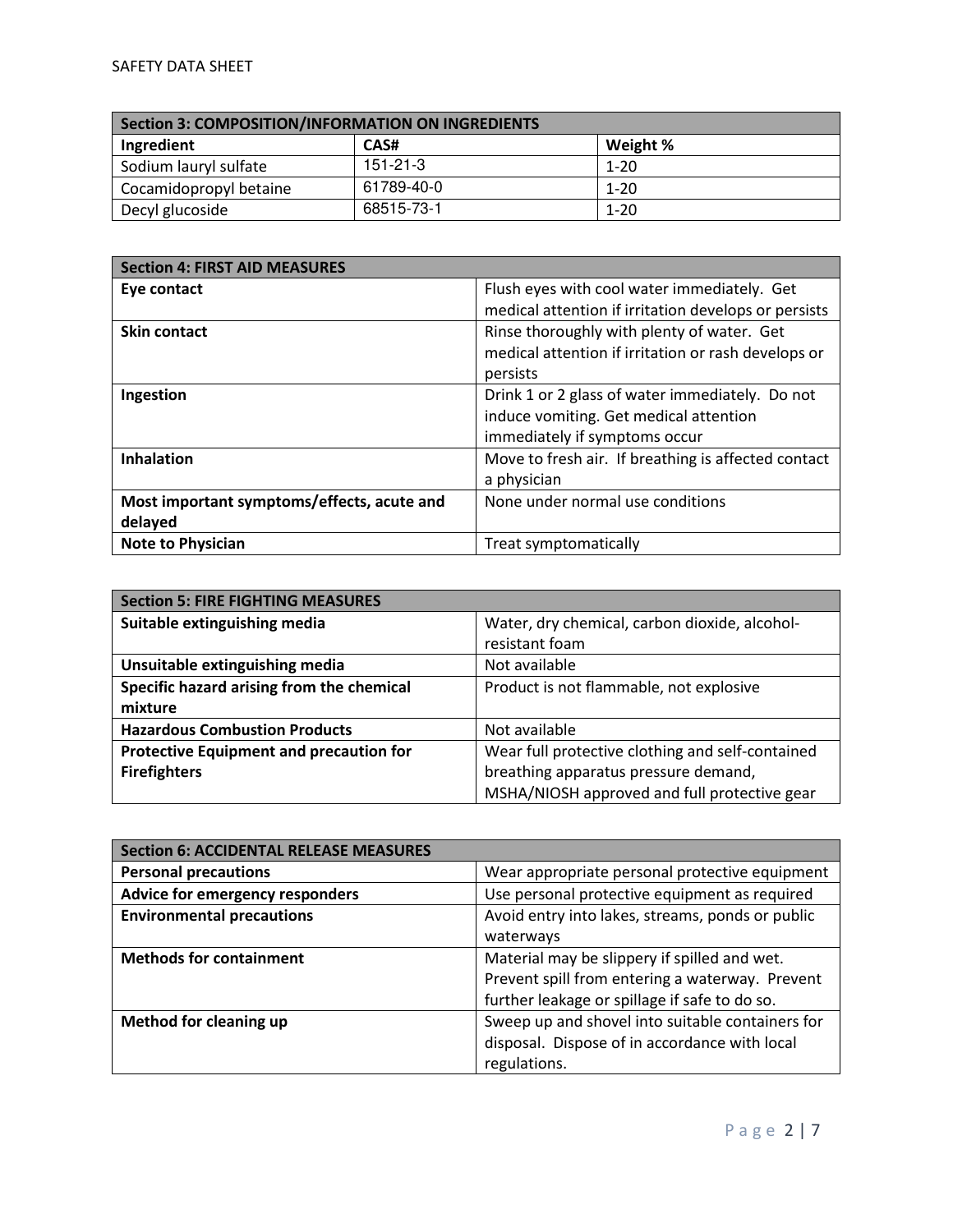| <b>Section 7: HANDLING AND STORAGE</b> |                                                  |
|----------------------------------------|--------------------------------------------------|
| Safe handling                          | Wear personal protective equipment as required.  |
|                                        | Use as directed on product label. Keep container |
|                                        | closed when not in use. Do not return spills to  |
|                                        | original container for reuse. Do not reuse       |
|                                        | container to store beverage. Wash thoroughly     |
|                                        | after handling.                                  |
| Safe storage                           | Keep out of reach of children and pets. Store in |
|                                        | original container in a dry, cool and well-      |
|                                        | ventilated area away from direct sunlight and    |
|                                        | incompatible materials, food and drink. Keep     |
|                                        | container closed when not in use                 |
| Incompatible products                  | None known                                       |

| <b>Section 8: EXPOSURE CONTROL/PERSONAL PROTECTION</b> |                                                    |
|--------------------------------------------------------|----------------------------------------------------|
| <b>Exposure limits</b>                                 | None known                                         |
| <b>Engineering measures</b>                            | N/A                                                |
| <b>Personal Protective Equipment</b>                   |                                                    |
| <b>Respiratory protection</b>                          | None required under normal conditions and as       |
|                                                        | long as product is used as directed. In case of    |
|                                                        | insufficient ventilation wear suitable respiratory |
|                                                        | equipment.                                         |
| Eye protection                                         | No special protective equipment required for       |
|                                                        | household setting. Use appropriate eye             |
|                                                        | protection as needed in case of splash hazard      |
| Skin protection                                        | Gloves may be worn for protection                  |
| <b>Hygiene Measures</b>                                | Handle with good industrial hygiene and safety     |
|                                                        | practice                                           |

| <b>Section 9: PHYSICAL AND CHEMICAL PROPERTIES</b> |                                 |
|----------------------------------------------------|---------------------------------|
| Physical state at 20°C                             | Viscous liquid                  |
| Appearance                                         | Colorless to light amber liquid |
| Odor                                               | Forest pine scent               |
| <b>Odor threshold</b>                              | Not available                   |
| pH                                                 | 7-9 direct                      |
| <b>Melting point</b>                               | Not available                   |
| <b>Freezing point</b>                              | Not available                   |
| Initial boiling point and boiling range            | Not available                   |
| <b>Flash point</b>                                 | Not available. Aqueous solution |
| <b>Evaporation rate</b>                            | Not available                   |
| Flammability (solid, gas)                          | Not flammable                   |
| <b>Flammability limits in air</b>                  | Not available                   |
| <b>Upper flammability limit</b>                    | Not applicable                  |
| <b>Lower flammability limit</b>                    | Not applicable                  |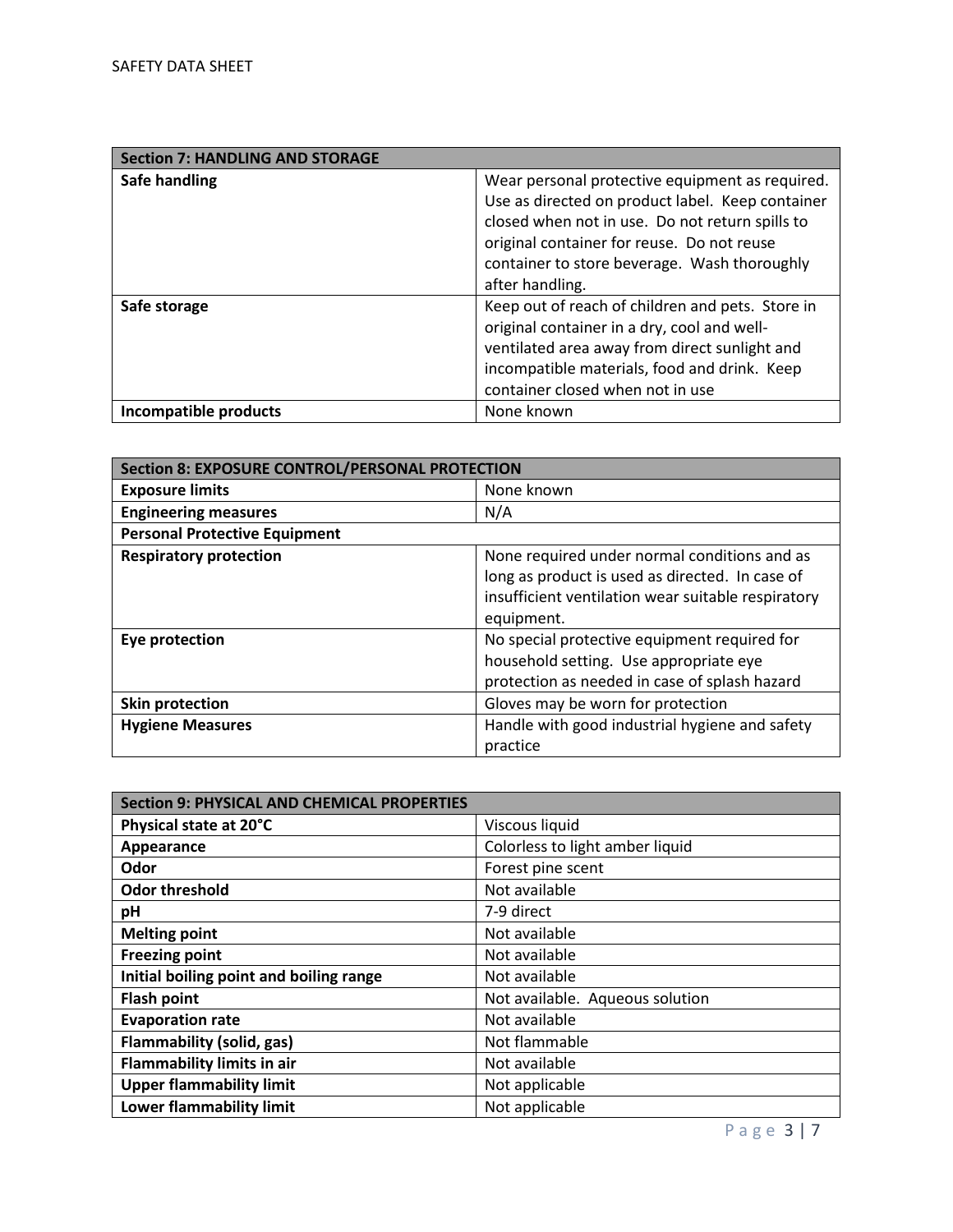| Vapor pressure (mmHg)                   | Not available                              |
|-----------------------------------------|--------------------------------------------|
| Vapor density (air=1)                   | Not available                              |
| Specific gravity (water=1)/Bulk density | $1.02 - 1.04$ g/mL                         |
| <b>Relative density</b>                 | Not available                              |
| Solubility in water                     | Soluble                                    |
| Solubility in other solvents            | Not available                              |
| Partition coefficient: n-octanol/water  | Not available                              |
| <b>Autoignition temperature</b>         | Not available                              |
| <b>Decomposition temperature</b>        | Not available                              |
| <b>Viscosity (cPs)</b>                  | 1000-1700                                  |
| VOC content (%)                         | Product complies with US state and federal |
|                                         | regulations for VOC content in consumer    |
|                                         | products                                   |

| <b>Section 10: STABILITY AND REACTIVITY</b> |                                                   |
|---------------------------------------------|---------------------------------------------------|
| Reactivity                                  | None under normal use conditions                  |
| <b>Chemical stability</b>                   | Stable under normal conditions of use and         |
|                                             | storage                                           |
| <b>Hazardous reactions</b>                  | None known                                        |
| <b>Conditions to avoid</b>                  | None under normal processing                      |
| <b>Material to avoid</b>                    | None in particular                                |
| <b>Incompatible materials</b>               | Should not mix with other household chemicals,    |
|                                             | acids, strong oxidizers or reducing agents unless |
|                                             | specifically provided for in the use directions.  |
| <b>Hazardous decomposition products</b>     | None known                                        |

| <b>Section 11: TOXICOLOGICAL INFORMATION</b>                             |                                     |  |
|--------------------------------------------------------------------------|-------------------------------------|--|
| <b>Potential routes of exposure:</b>                                     |                                     |  |
| <b>Inhalation</b>                                                        | No known effect                     |  |
| <b>Skin contact</b>                                                      | May irritate skin                   |  |
| Ingestion                                                                | No known effect                     |  |
| Eye contact                                                              | Causes serious eye irritation       |  |
| Delayed, immediate, or chronic effects from short and long-term exposure |                                     |  |
| <b>Acute toxicity</b>                                                    | No known effect                     |  |
| <b>Skin corrosion/irritation</b>                                         | May irritate skin                   |  |
| Serious eye damage/eye irritation                                        | Causes serious eye irritation       |  |
| <b>Skin sensitization</b>                                                | No known effect                     |  |
| <b>Respiratory sensitization</b>                                         | No known effect                     |  |
| <b>Germ cell mutagenicity</b>                                            | Not classified based on ingredients |  |
| <b>Neurological effects</b>                                              | No known effect                     |  |
| <b>Reproductive toxicity</b>                                             | No known effect                     |  |
| <b>Developmental toxicity</b>                                            | No known effect                     |  |
| <b>Teratogenicity</b>                                                    | No known effect                     |  |
| <b>STOT-single exposure</b>                                              | No known effect                     |  |
| <b>STOT-repeated exposure</b>                                            | No known effect                     |  |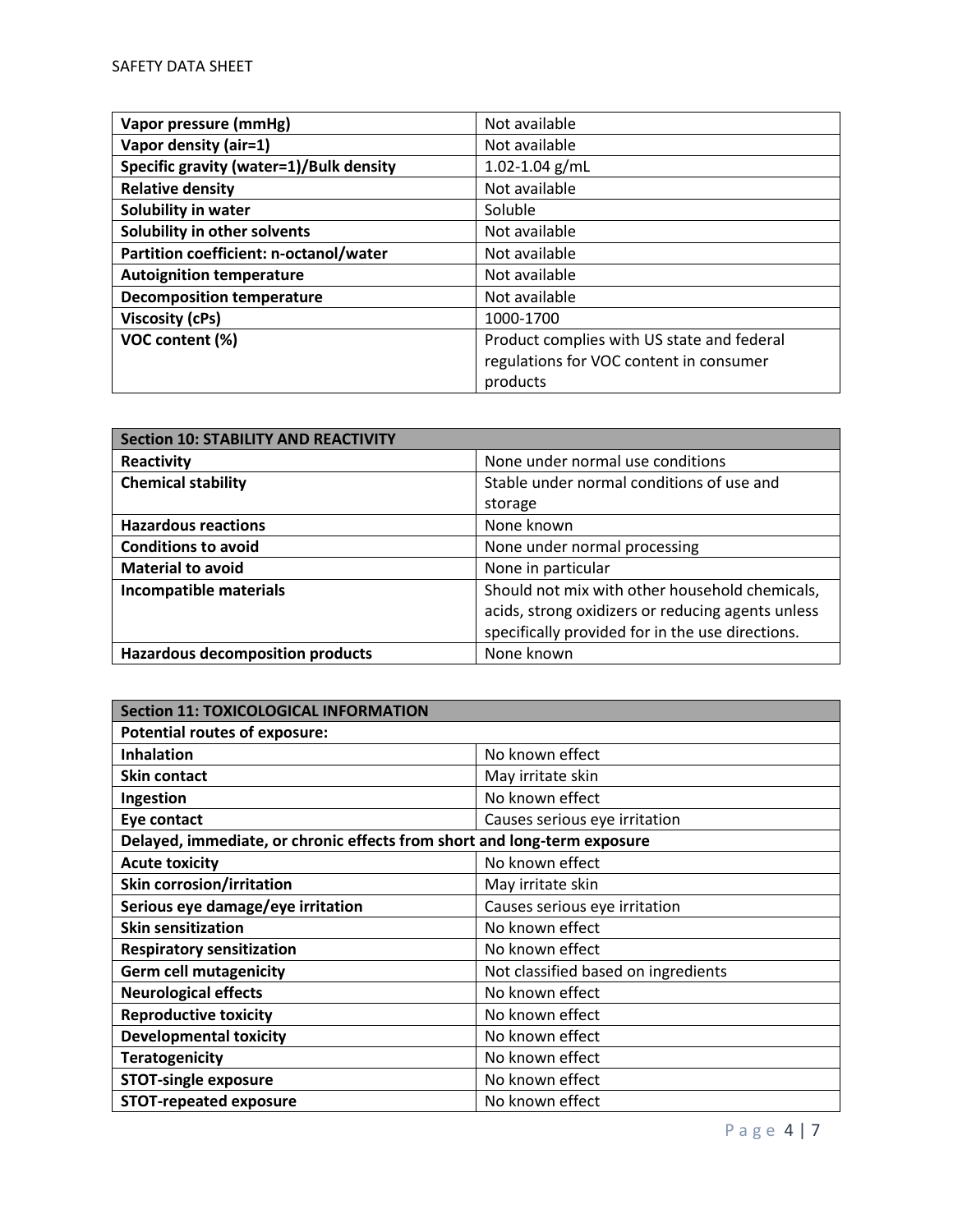| Target organ effects     | No known effect |
|--------------------------|-----------------|
| <b>Aspiration hazard</b> | No known effect |
| Carcinogenicity          | No known effect |

**Components information:** 

| <b>Chemical names</b> | CAS#           | $LD_{50}$ Oral    | $LD_{50}$ Dermal | <b>LC50 Inhalation</b> |
|-----------------------|----------------|-------------------|------------------|------------------------|
| Sodium lauryl         | $151 - 21 - 3$ | Not available     | Not available    | Not available          |
| sulfate               |                |                   |                  |                        |
| Cocamidopropyl        | 61789-40-0     | $2335$ mg/kg      | Not available    | Not available          |
| betaine               |                |                   |                  |                        |
| Decyl glucoside       | 68515-73-1     | >2000 mg/kg, oral | Not available    | Not available          |
|                       |                | [rat]             |                  |                        |

| <b>Section 12: ECOLOGICAL INFORMATION</b>                       |                                                  |
|-----------------------------------------------------------------|--------------------------------------------------|
| This product is not expected to be hazardous to the environment |                                                  |
| <b>Ecotoxicity</b>                                              | Not available                                    |
| <b>Persistence and degradability</b>                            | Biodegradable based on Sodium lauryl sulfate,    |
|                                                                 | Cocamidopropylamine oxide, Decyl glucoside.      |
|                                                                 | None of inorganic ingredients are biodegradable. |
| <b>Bioaccumulative potential</b>                                | No information available                         |
| <b>Mobility in soil</b>                                         | No information available                         |
| Other adverse effects, environmental fate                       | No adverse effects expected                      |

| <b>Section 13: DISPOSAL CONSIDERATIONS</b> |                                                   |
|--------------------------------------------|---------------------------------------------------|
| <b>Waste from unused products</b>          | Disposal must be in compliance with applicable    |
|                                            | local, state, provincial and federal laws and     |
|                                            | regulations. Do not contaminate stormwater        |
|                                            | run-off areas.                                    |
| <b>Contaminated packaging</b>              | Disposal should be in accordance with applicable  |
|                                            | regional, national and local laws and regulations |
| California Hazardous waste codes (non-     | 561                                               |
| household setting)                         |                                                   |
| <b>Connecticut Hazardous Waste Code</b>    | CT <sub>04</sub>                                  |
| <b>Washington Hazardous Waste Code</b>     | <b>WT02</b>                                       |
| <b>Empty packaging</b>                     | Offer clean container for recycling.<br>Empty &   |
|                                            | Replace cap                                       |

| <b>Section 14: TRANSPORT INFORMATION</b> |               |
|------------------------------------------|---------------|
| U.S. DOT                                 | Not regulated |
| <b>IMDG</b>                              | Not regulated |
| <b>IATA</b>                              | Not regulated |
| <b>Canadian TDG</b>                      | Not regulated |

## **Section 15: REGULATORY INFORMATION**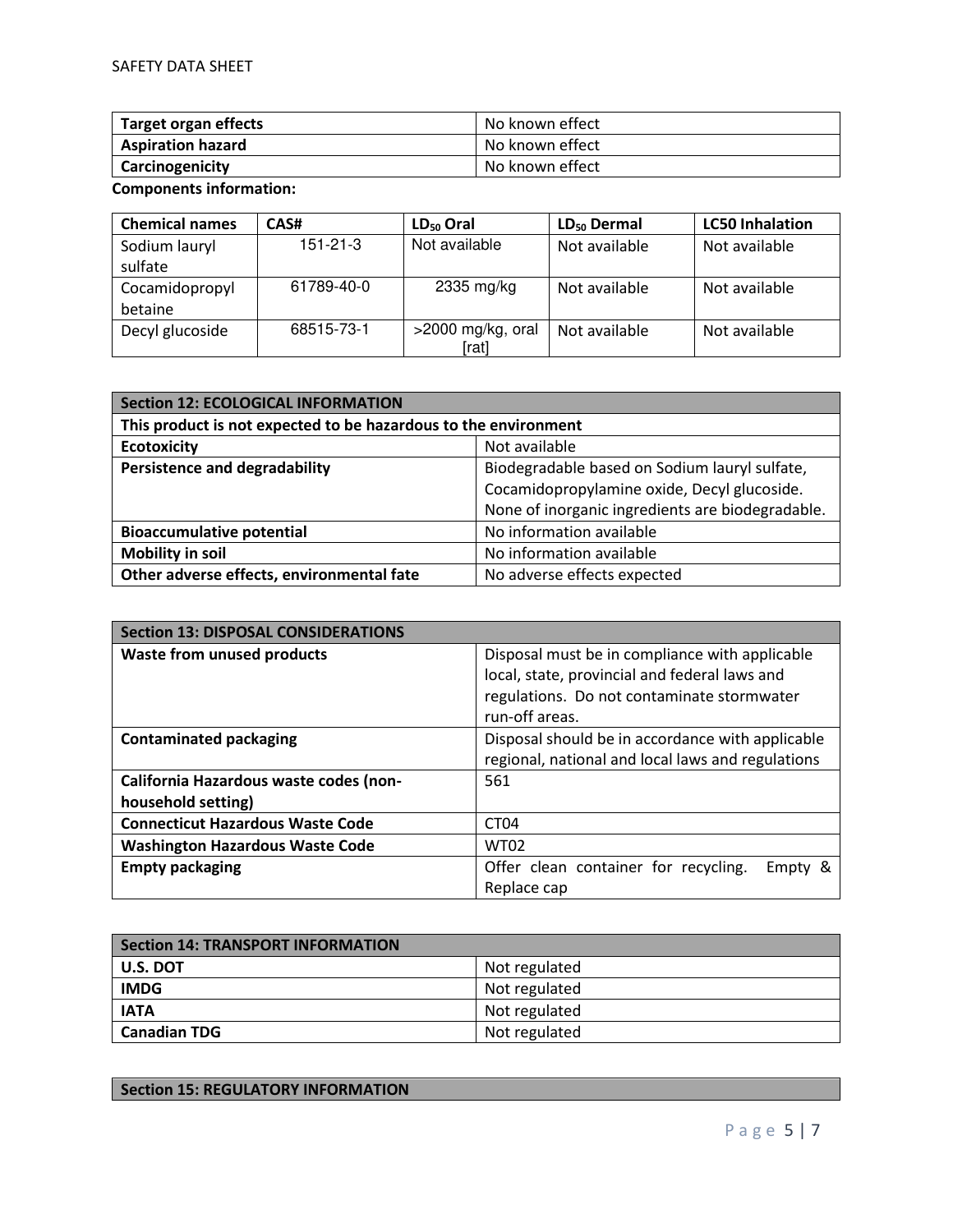| U.S.                                         |                                                   |
|----------------------------------------------|---------------------------------------------------|
| <b>Toxic Substances control Act (TSCA)</b>   | This product complies with the U.S. Toxic         |
|                                              | Substances Control Act Section 8(b) Inventory.    |
|                                              | All components are listed or exempted.            |
| <b>California Prop 65</b>                    | This product is not subject to the labeling       |
|                                              | requirements of California's Proposition 65       |
| <b>California Air Resources Board</b>        | Not applicable                                    |
| SAR Section 311/312 hazard Classes           | No listed substance                               |
| Canada                                       |                                                   |
| <b>Domestic Substances List (DSL)</b>        | This product complies with Canada's Domestic      |
|                                              | Substances List (DSL) or Non-Domestic             |
|                                              | Substances List (NDSL) or is otherwise in         |
|                                              | compliance with the New Substances Notification   |
|                                              | (NSN) regulations or exemptions                   |
| <b>Right to Know</b>                         | All intentionally added ingredients are displayed |
|                                              | on label. No fragrance allergens required to be   |
|                                              | declared                                          |
| <b>Canadian Environmental Protection Act</b> | In compliance                                     |

| <b>Section 16: OTHER INFORMATION</b>                 |                            |   |
|------------------------------------------------------|----------------------------|---|
| Hazardous Materials Identification System (HMIS)     | <b>Health</b>              |   |
| Rating                                               | Flammability               |   |
| 4-Severe, 3-Serious, 2-Moderate, 1-Slight, 0-Minimal | <b>Physical hazards</b>    |   |
|                                                      | <b>Personal Protection</b> | А |

## **Consumer Product Label Information**

**Instruction:** General house cleaning: use 1 ½ tsp per 1 gallon of water. Cleaning dishes: use 1 ½ tsp. For removing stains: pour directly on fabric stains before washing. For laundry: use 2 Tbsp for a load of laundry. Use for cars, floors, rugs, and any other surface that is safe when in contact with water, even wood floors. For extra-heavy jobs, use double the amount of soap for the same volume of water. Mix with baking soda to make an excellent scouring paste.

**WARNING:** KEEP OUT OF REACH OF CHILDREN. May irritate eyes and skin. FIRST AID TREATMENT: In case of eye contact, remove contact lenses, flush immediately with cool water for at least 15 minutes and consult a physician if irritation continue. If ingested, drink plenty of water and do not induce vomiting. Consult a physician or health care professional. If on skin, rinse with warm water. Others: This product may vary in color overtime and with each new batch because we use as many plant derived ingredients as possible. These natural variations do not affect the quality or efficacy of

the product.

| <b>Issuing date</b>  | October 29, 2021 |
|----------------------|------------------|
| <b>Revision date</b> |                  |
| - - - -              |                  |

**Disclaimer** 

This product is intended for consumer use and should be used as directed on the product label for the intended purpose. To the best of our knowledge, the information provided in this Safety Data Sheet is correct as of the date of its publication. The information given serves as guidance for safe handling, use, processing, storage, transportation, disposal and release and is not considered as quality specification. The information relates to specific product and may not be valid when used in combination with any other materials or in any process, unless specified. We do not assume any liability for the accuracy or completeness of the information contained herein. Final determination of the suitability of any product is full responsibility of the user. All products may present unknown hazards and should be used with caution. Although certain hazards are described herein, we cannot guarantee that these are the only hazards that exist.